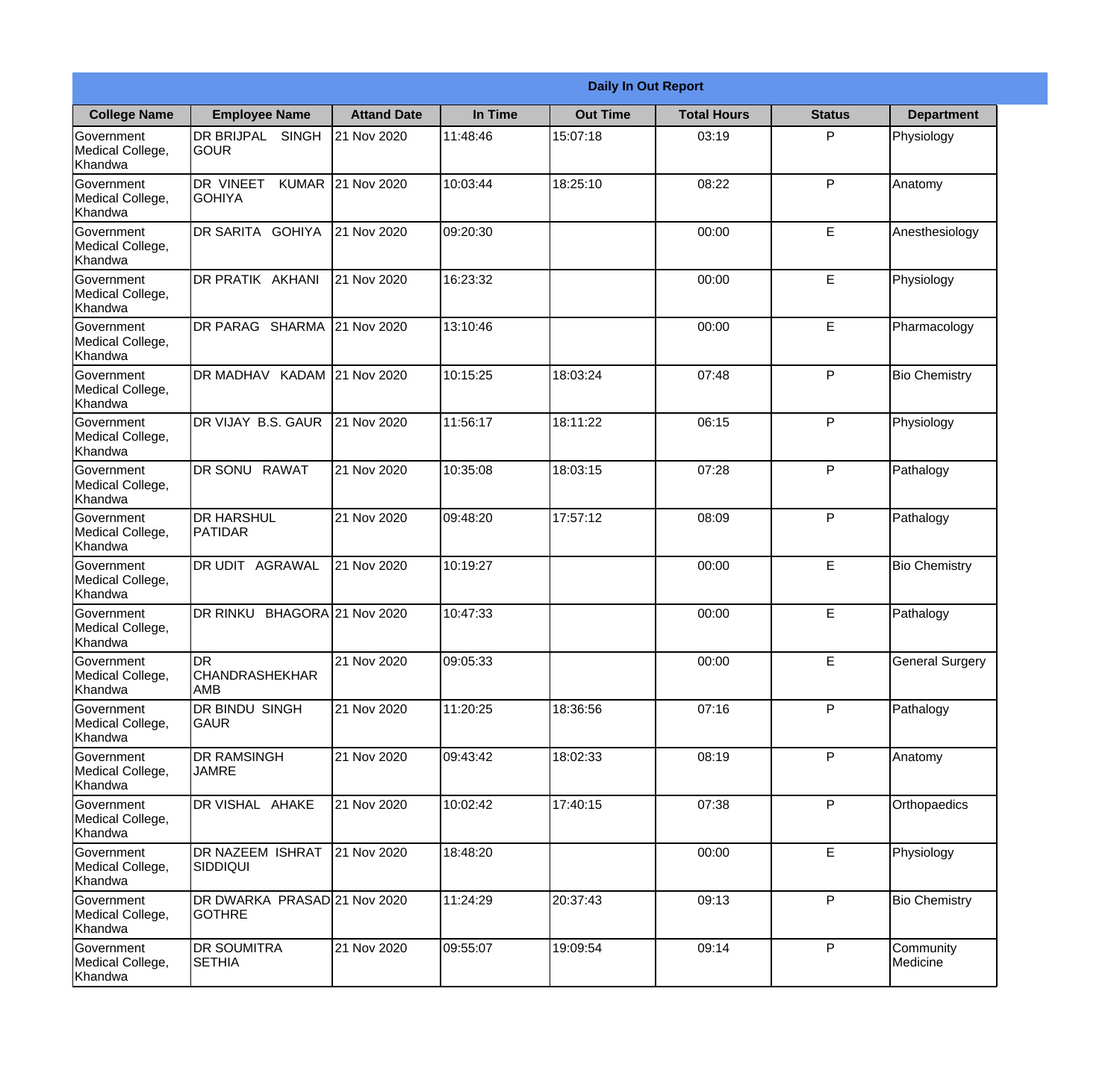| <b>Designation</b>                  | <b>Category</b> |
|-------------------------------------|-----------------|
| Demonstrator/Tutor   Non Clinical   |                 |
| Professor                           | Non Clinical    |
| Professor                           | Clinical        |
| <b>Assistant Professor</b>          | Non Clinical    |
| Professor                           | Para Clinical   |
| Assistant Professor                 | Non Clinical    |
| Associate Professor Non Clinical    |                 |
| Demonstrator/Tutor   Para Clinical  |                 |
| Assistant Professor   Para Clinical |                 |
| Associate Professor Non Clinical    |                 |
| <b>Assistant Professor</b>          | Para Clinical   |
| Assistant Professor Clinical        |                 |
| Associate Professor Para Clinical   |                 |
| Demonstrator/Tutor   Non Clinical   |                 |
| Assistant Professor                 | Clinical        |
| Professor                           | Non Clinical    |
| Demonstrator/Tutor                  | Non Clinical    |
| <b>Assistant Professor</b>          | Para Clinical   |

## **Daily In Out Report**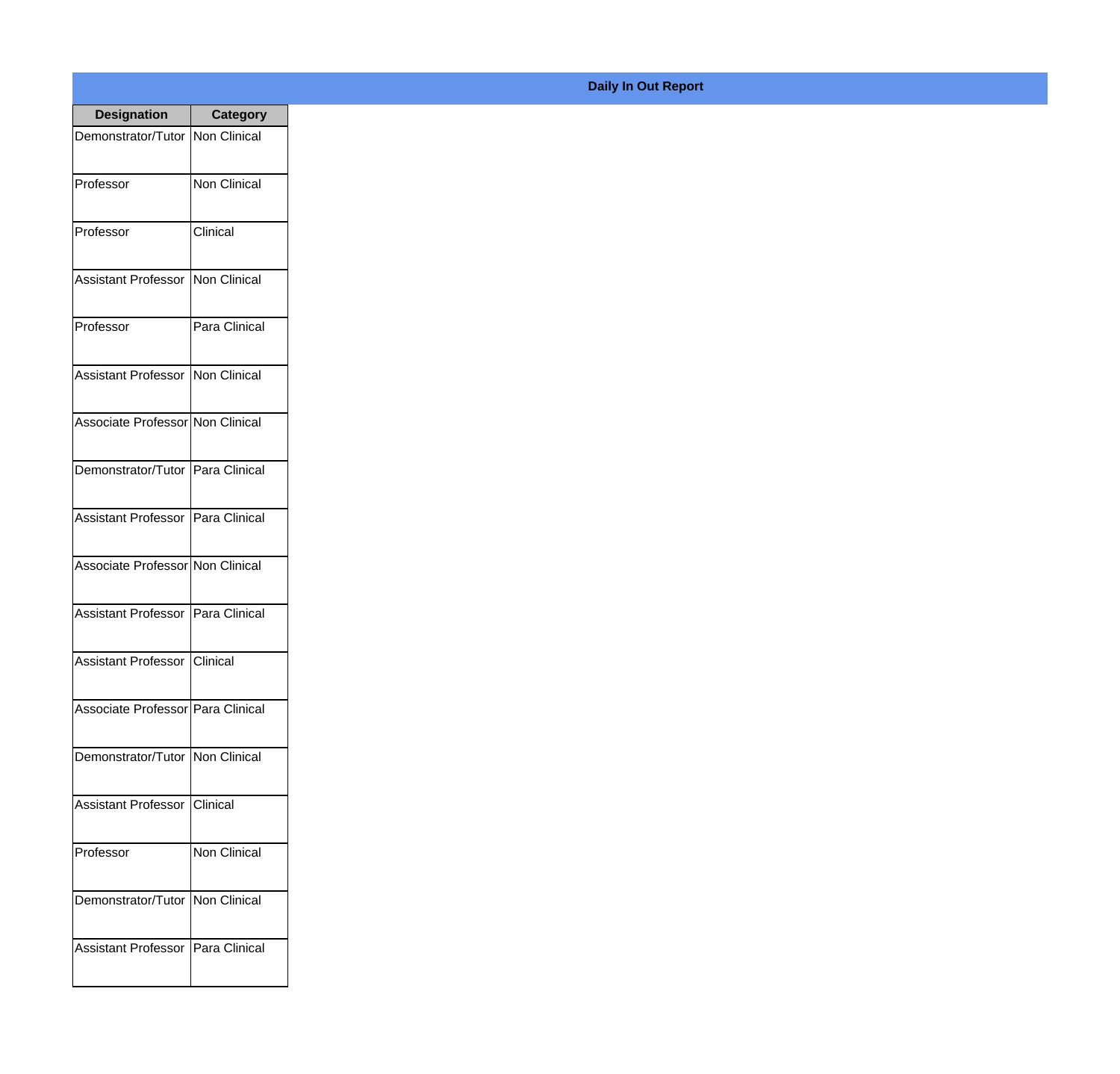|                                                  |                                                 |                   |          |          | <b>Daily In Out Report</b> |              |                         |
|--------------------------------------------------|-------------------------------------------------|-------------------|----------|----------|----------------------------|--------------|-------------------------|
| Government<br>Medical College,<br>Khandwa        | <b>DR SOURYAKANT</b><br><b>VARANDANI</b>        | 21 Nov 2020       | 10:42:36 | 18:17:43 | 07:35                      | P            | Community<br>Medicine   |
| Government<br>Medical College,<br>Khandwa        | DR LEENA PARIHAR                                | 21 Nov 2020       | 10:06:20 | 17:07:23 | 07:01                      | P            | Community<br>Medicine   |
| <b>Government</b><br>Medical College,<br>Khandwa | DR SACHIN PARMAR 21 Nov 2020                    |                   | 10:46:49 | 19:10:26 | 08:24                      | P            | Community<br>Medicine   |
| <b>Government</b><br>Medical College,<br>Khandwa | DR PRAMILA VERMA 21 Nov 2020                    |                   | 11:33:10 |          | 00:00                      | E            | Paediatrics             |
| Government<br>Medical College,<br>Khandwa        | <b>DR MANOJ BALKE</b>                           | 21 Nov 2020       | 09:32:34 | 15:51:56 | 06:19                      | P            | Ophthalmology           |
| Government<br>Medical College,<br>Khandwa        | <b>DR RAKESH KUMAR</b><br><b>SHIVHARE</b>       | 21 Nov 2020       | 17:35:26 |          | 00:00                      | E            | Microbiology            |
| Government<br>Medical College,<br>Khandwa        | <b>DR GARIMA</b><br>lagrawal<br><b>VARSHNEY</b> | 21 Nov 2020       | 10:03:54 |          | 00:00                      | E            | Paediatrics             |
| Government<br>Medical College,<br>Khandwa        | <b>DR SIDDHARTH</b><br><b>BANODE</b>            | 21 Nov 2020       | 09:17:04 | 18:25:20 | 09:08                      | $\mathsf{P}$ | Pharmacology            |
| Government<br>Medical College,<br>Khandwa        | <b>DR CHANDNI</b><br>KAROLE                     | 21 Nov 2020       | 09:38:58 |          | 00:00                      | E            | Ophthalmology           |
| <b>Government</b><br>Medical College,<br>Khandwa | <b>DR PRIYA KAPOOR</b><br>KAPOOR                | 21 Nov 2020       | 09:15:26 | 16:33:02 | 07:18                      | P            | Pathalogy               |
| <b>Government</b><br>Medical College,<br>Khandwa | <b>DR SAPNA</b><br><b>MAHESHRAM</b>             | 21 Nov 2020       | 10:00:33 | 19:09:40 | 09:09                      | P            | Community<br>Medicine   |
| Government<br>Medical College,<br>Khandwa        | <b>DR RAJENDRA</b><br><b>SINGH MANDLOI</b>      | 21 Nov 2020       | 09:10:16 | 17:22:45 | 08:12                      | P            | <b>Bio Chemistry</b>    |
| Government<br>Medical College,<br>Khandwa        | <b>DR AJAY</b><br>NARWARIYA                     | 21 Nov 2020       | 10:59:50 | 17:35:37 | 06:36                      | $\mathsf{P}$ | Microbiology            |
| Government<br>Medical College,<br>Khandwa        | DR RAKESH SINGH<br><b>HAZARI</b>                | 21 Nov 2020       | 17:08:22 |          | 00:00                      | E            | Pathalogy               |
| Government<br>Medical College,<br>Khandwa        | <b>DR ANANT</b><br><b>TUKARAM PAWAR</b>         | 21 Nov 2020       | 11:33:20 | 19:10:08 | 07:37                      | P            | Community<br>Medicine   |
| Government<br>Medical College,<br>Khandwa        | DR SHAIKH M.KHALIQ 21 Nov 2020                  |                   | 11:08:46 |          | 00:00                      | E            | <b>Bio Chemistry</b>    |
| Government<br>Medical College,<br>Khandwa        | <b>DR PANKAJ</b><br><b>JAIN</b>                 | KUMAR 21 Nov 2020 | 13:39:19 |          | 00:00                      | $\mathsf E$  | <b>General Medicine</b> |
| Government<br>Medical College,<br>Khandwa        | <b>DR MAHENDRA</b><br>PANWAR                    | 21 Nov 2020       | 09:51:02 |          | 00:00                      | E            | Orthopaedics            |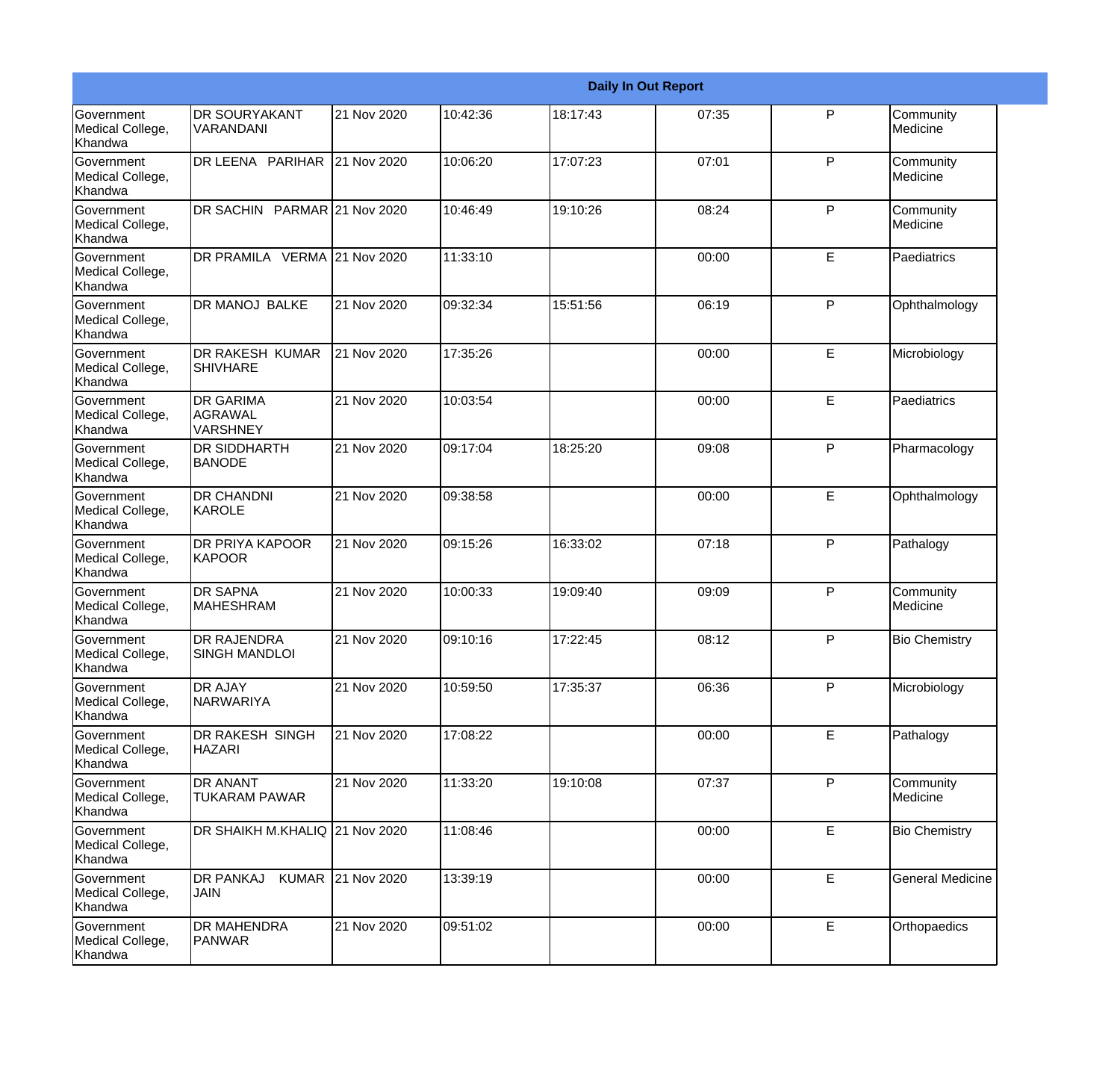| Demonstrator/Tutor Para Clinical  |               |
|-----------------------------------|---------------|
| Assistant Professor Para Clinical |               |
|                                   |               |
| Assistant Professor Para Clinical |               |
| Professor                         | Clinical      |
|                                   |               |
| Assistant Professor Clinical      |               |
| Demonstrator/Tutor Para Clinical  |               |
|                                   |               |
| Associate Professor Clinical      |               |
| Associate Professor Para Clinical |               |
| Assistant Professor Clinical      |               |
|                                   |               |
| Demonstrator/Tutor Para Clinical  |               |
| Associate Professor Para Clinical |               |
|                                   |               |
| Demonstrator/Tutor Non Clinical   |               |
| Demonstrator/Tutor Para Clinical  |               |
| Professor                         | Para Clinical |
|                                   |               |
| Professor                         | Para Clinical |
| Professor                         | Non Clinical  |
|                                   |               |
| Assistant Professor               | Clinical      |
| Assistant Professor Clinical      |               |
|                                   |               |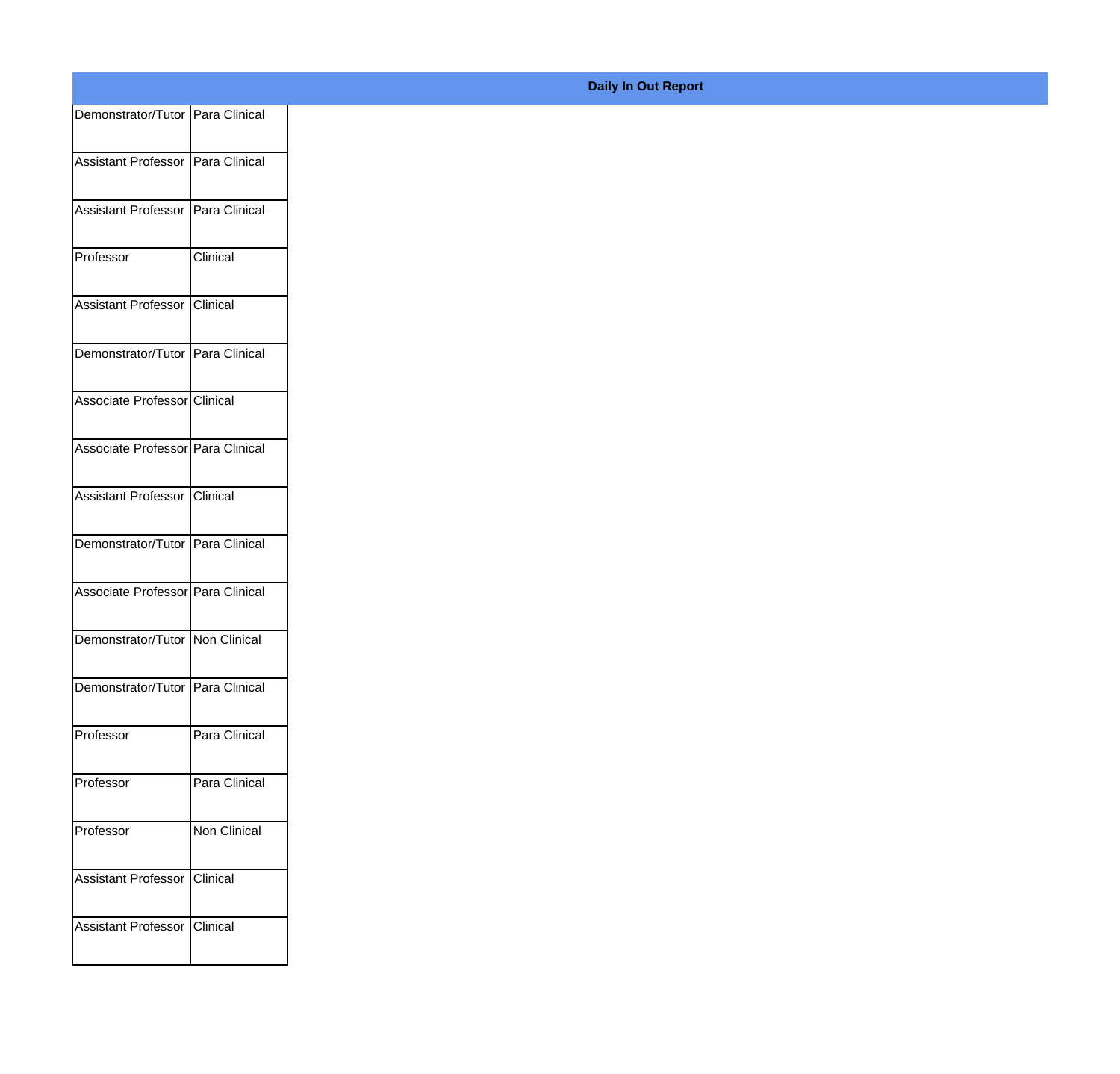|                                                  |                                                   |             |          |          | <b>Daily In Out Report</b> |   |                             |
|--------------------------------------------------|---------------------------------------------------|-------------|----------|----------|----------------------------|---|-----------------------------|
| Government<br>Medical College,<br>Khandwa        | DR AJAY GANGJI                                    | 21 Nov 2020 | 10:03:44 |          | 00:00                      | E | <b>General Surgery</b>      |
| Government<br>Medical College,<br>Khandwa        | DR ARUN KUMAR<br>PARGI                            | 21 Nov 2020 | 09:52:30 |          | 00:00                      | E | <b>General Surgery</b>      |
| <b>Government</b><br>Medical College,<br>Khandwa | <b>DR NITESHKUMAR</b><br>KISHORILAL<br>RATHORE    | 21 Nov 2020 | 10:27:11 | 19:04:44 | 08:37                      | P | Pharmacology                |
| Government<br>Medical College,<br>Khandwa        | <b>DR PRIYESH</b><br>MARSKOLE                     | 21 Nov 2020 | 09:12:26 | 17:59:13 | 08:47                      | P | Community<br>Medicine       |
| Government<br>Medical College,<br>Khandwa        | DR NEERAJ KUMAR                                   | 21 Nov 2020 | 09:33:27 | 16:13:50 | 06:40                      | P | Dentisry                    |
| Government<br>Medical College,<br>Khandwa        | DR VIJAY NAYAK                                    | 21 Nov 2020 | 11:07:36 | 17:59:05 | 06:52                      | P | Anatomy                     |
| Government<br>Medical College,<br>Khandwa        | DR SUNIL BAJOLIYA                                 | 21 Nov 2020 | 09:35:52 |          | 00:00                      | E | OTO-Rhiono-<br>Laryngology  |
| <b>Government</b><br>Medical College,<br>Khandwa | DR NISHA MANDLOI<br>PANWAR                        | 21 Nov 2020 | 09:40:00 |          | 00:00                      | E | Obstetrics &<br>Gynaecology |
| Government<br>Medical College,<br>Khandwa        | DR NANDINI DIXIT                                  | 21 Nov 2020 | 12:43:51 |          | 00:00                      | E | Paediatrics                 |
| Government<br>Medical College,<br>Khandwa        | <b>DR SATISH</b><br>CHANDEL                       | 21 Nov 2020 | 10:24:12 | 18:30:44 | 08:06                      | P | Pharmacology                |
| <b>Government</b><br>Medical College,<br>Khandwa | <b>DR JITENDRA</b><br><b>AHIRWAR</b>              | 21 Nov 2020 | 10:22:14 |          | 00:00                      | E | Pathalogy                   |
| Government<br>Medical College,<br>Khandwa        | <b>DR MUKTESHWARI</b><br><b>GUPTA</b>             | 21 Nov 2020 | 10:01:24 | 17:59:49 | 07:58                      | P | Pharmacology                |
| Government<br>Medical College,<br>Khandwa        | DR PURTI AGARWAL<br><b>SAINI</b>                  | 21 Nov 2020 | 10:36:30 | 15:53:53 | 05:17                      | P | Pathalogy                   |
| Government<br>Medical College,<br>Khandwa        | DR YASHPAL RAY                                    | 21 Nov 2020 | 11:23:51 |          | 00:00                      | E | Anatomy                     |
| Government<br>Medical College,<br>Khandwa        | <b>DR VISHAL</b><br><b>KUMAR</b><br><b>THAKRE</b> | 21 Nov 2020 | 09:38:09 | 17:22:16 | 07:44                      | P | Physiology                  |
| Government<br>Medical College,<br>Khandwa        | <b>DR SHAILENDRA</b><br><b>SINGH CHOUHAN</b>      | 21 Nov 2020 | 09:04:55 |          | 00:00                      | E | Orthopaedics                |
| Government<br>Medical College,<br>Khandwa        | MOHIT GARG                                        | 21 Nov 2020 | 13:01:23 |          | 00:00                      | E | <b>General Medicine</b>     |